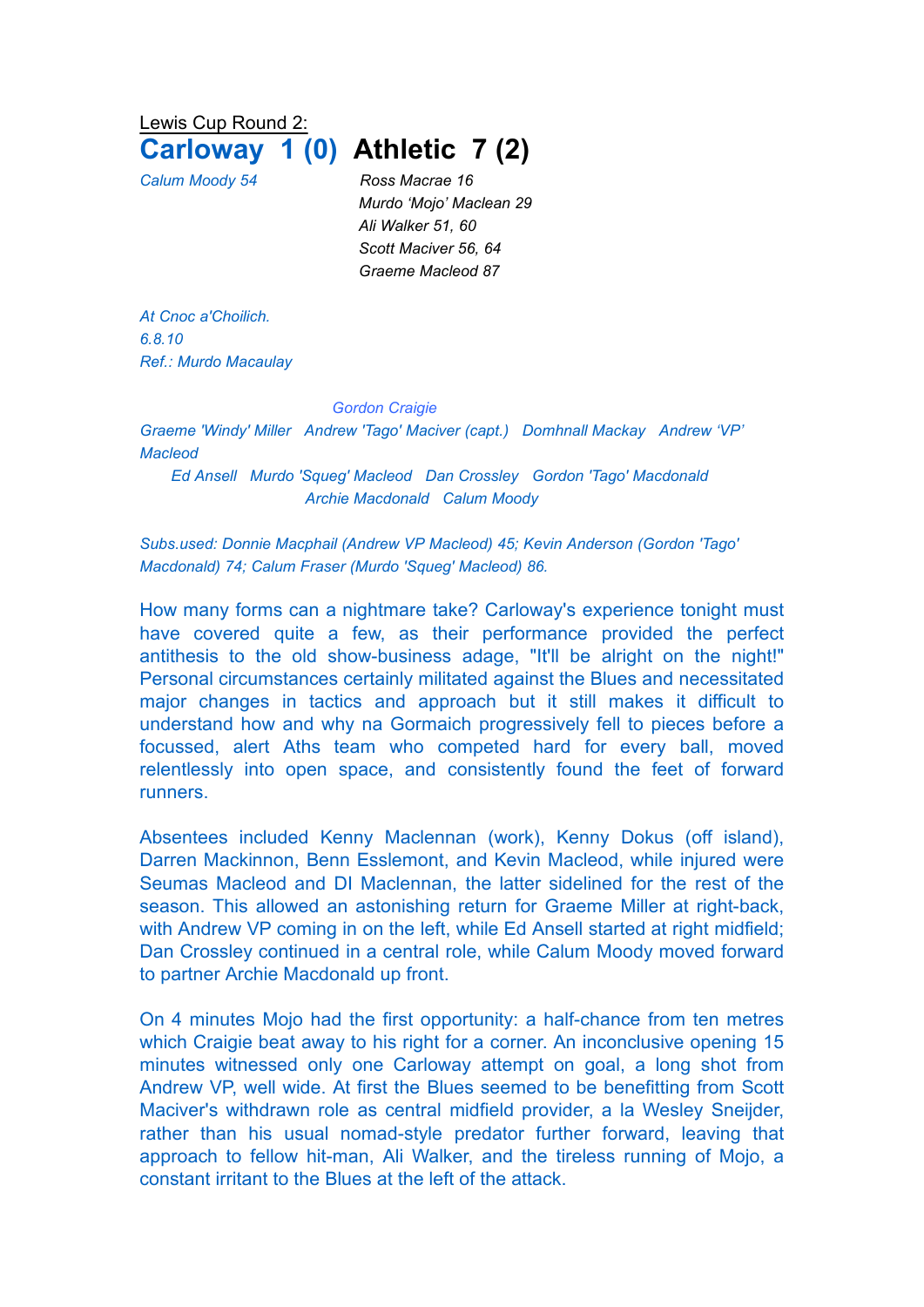Aths came good in the 16th minute: the Blues appeared to have cleared a corner on the right and broke sharply, then gave the ball away 25 metres out: it was whipped back in high over the outcoming defence to the left. It appeared to be flying past but Mojo gave chase behind and somehow managed to hook the ball high on the volley back across goal, where Ross Macrae had time to admire the Oakleys' garden before casually crashing home from 8 metres.

By mid-half Carloway were clearly misfiring: with Maciver withdrawn but attacking, essentially a centre-forward playing in central midfield, in true 60s' Iron Curtain-style, while Walker roamed and Mojo drifted between and behind Windy and Pongo, the back-line were uncertain: who should mark which front runner? Should they advance to negate the playmaker, who they thought was going to be the front-runner? Likewise, the midfield were drawn narrow and became potential ballwinners, not creators.

Uncertainty reigned there too: was it Crossley's job to combat Maciver, or Sqwegg's? Tago was drawn back into midfield, inwards, while Ansell continually had to retreat to help Windy deal with Mojo. Nothing came forward, causing Calum Tom in turn to drift back into right midfield and Archie Uibhisteach to become isolated, without a single ball to his feet in the first half. On 25 minutes Mojo narrowly missed; then Maciver set up Ali Walker but he miscued, before Mojo, once more, lost his marker to run on to a high through ball. Craigie blocked magnificently; unfortunately, the ball came back off him, hit Mojo, and trickled home just inside the far left-hand post.

Desperate times? Desperate measures? To prime the spark plug, Peter Dokus opted for a three-man back-line, and reinforced midfield with VP sacrificed for Macphail. Unfortunately, a right-leaning midfielder for a left-back strengthened one area but weakened another. Aths struck again before it could be judged effective: another attempt to play the ball out of defence, to dictate the pace, led to Maciver winning it 25 metres out; he moved in and squared it to Walker 16 metres out on his left, unmarked, and he swept the ball home effortlessly.

A sense of this shouldn't really be happening drove the Blues forward for a brief flurry: Donnie Macphail had a beautiful drive from 20 metres tipped over before a break on the left led to a trademark Calum Moody header from a Tago cross clawing one back. Then reality took over as a hat-trick of Hoops' goals arrived: first, Pongo miscued a clearance wide left 25 metres out, the ball spun back into the centre over the covering Miller's head right to the feet of - who else? He, in turn, carried it in, drew Craigie, then sidestepped him left, and converted.

Carloway were now disintegrating: 0n 64 minutes a header off a corner on the left was booted off the line, before Ali Walker, presented with a free-kick opportunity 20 metres on the left of the box, sent an exquisitely-flighted ball